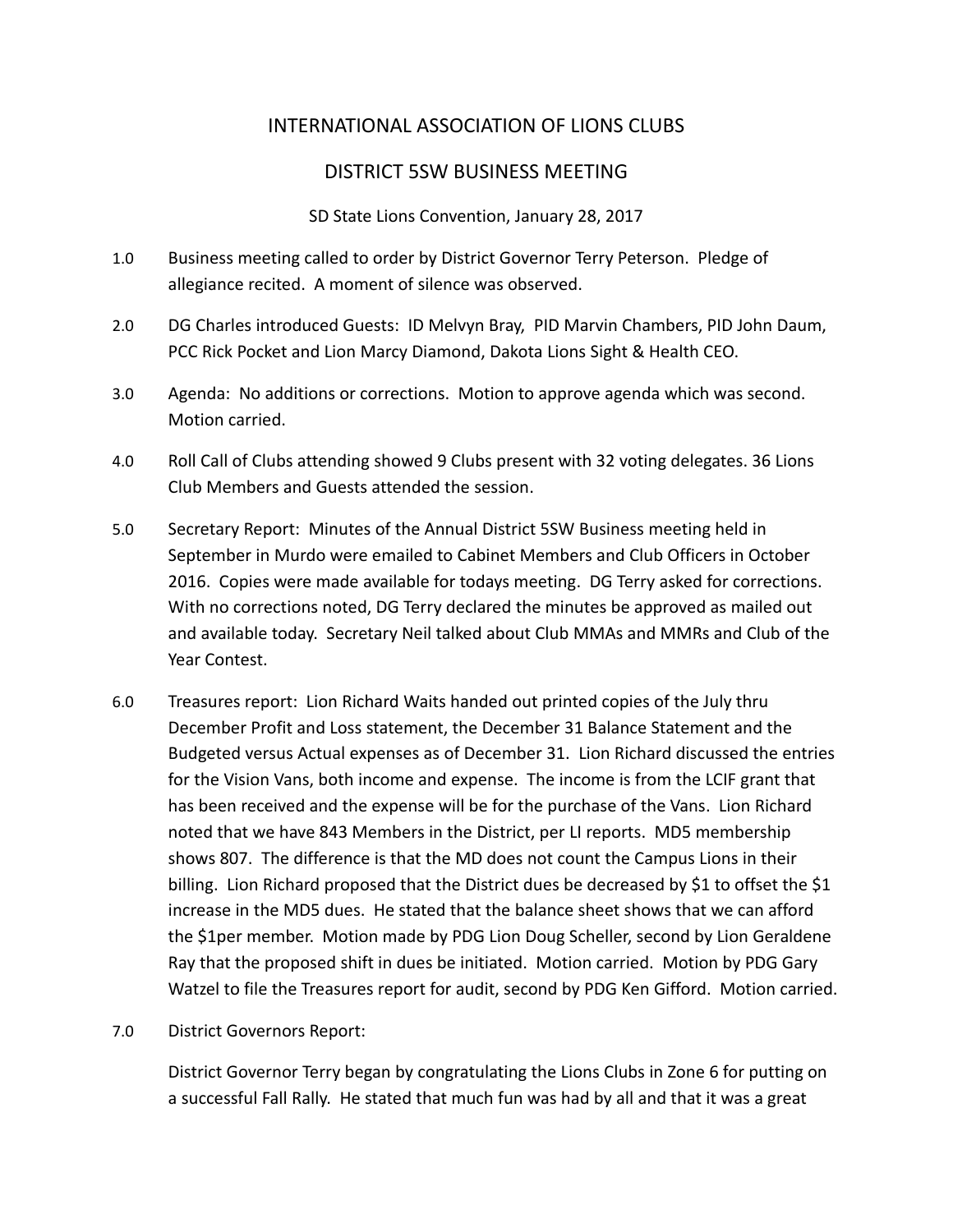event. He gave a special Thank You to the Chairperson, Lion Jan Endes. He has visited all of the Clubs and has one to revisit. He has observed that all Clubs are doing great things in their communities. He felt very comfortable with all of the visits. He stated that he was very happy that Zone Chairperson Training was done last Spring and hopes to see that happen again this Spring. He reported that he took the advice of the Multiple District Governor Trainer to have a Distrcit Governor Team and to use them. He has done so and has gotten the Team together 3 times for the purpose of helping him manage the District. He encourages upcoming Governors to take advantage of other Cabinet Members who serve on the Team. He reported tht there is a plan to organize a Leo Club in Rapid City at St. Thomas More High School. He snnounced that Guiding Lion Training will be held in Sturgis on March 16 as part of the effort in organizing a new Lions Club in Whitewood.. He noted that all of the Zone Chairpersons have been active and he thanked them for their work. Whether good or bad, he acknowledged that our District Membership is about flat compared to a year ago. He noted tha the State Convention is going along very well due to the hard work of the Pierre/Ft. Pierre Lions Club Members. He has been able to publish the Newsletter along with being DG and has enjoyed doing so. He reported that the Environmental Chair organized a tour to the Wyoming Coal Fields last Fall and plans to do so again this Fall. Down sides have been that some Clubs don't report their activities, which he has encouraged them to do so, that Campus Lions Clubs have their own unique handicaps and that some Clubs have a problem with paying their dues. He is hands on with each of these situations. When asking for questions, one was asked on how the Mobridge Club is doing. DG Terry stated that they are doing alright, that they had some bumps on the road, but that they have solved them and are moving forward.

They are starting some projects, which is always a first step to success. Another question asked was the future of District 5SW. It was acknowledge that ur numbers are flat and perhaps still going the wrong way. The future is uncertain and a legitimate question. He was asked whether it is time for SD to go back to 1 District. It was also asked whether SW and NW should combine into 1 District. Comments were taken, no decision was made. A question was sked on whether Lions International hasd recived any repercussions of increasing the enrollment fee by \$10. No comments were made.

8.0 Cabinet Committee Chairpersons Reports:

Administrative Committees:

DGE Tim Brown gave brief comments about the detailed reports presented to the Cabinet on Friday. He thanked the Committee Chairs for their efforst and stated that if anyone has specific questions, he would be glad to address those.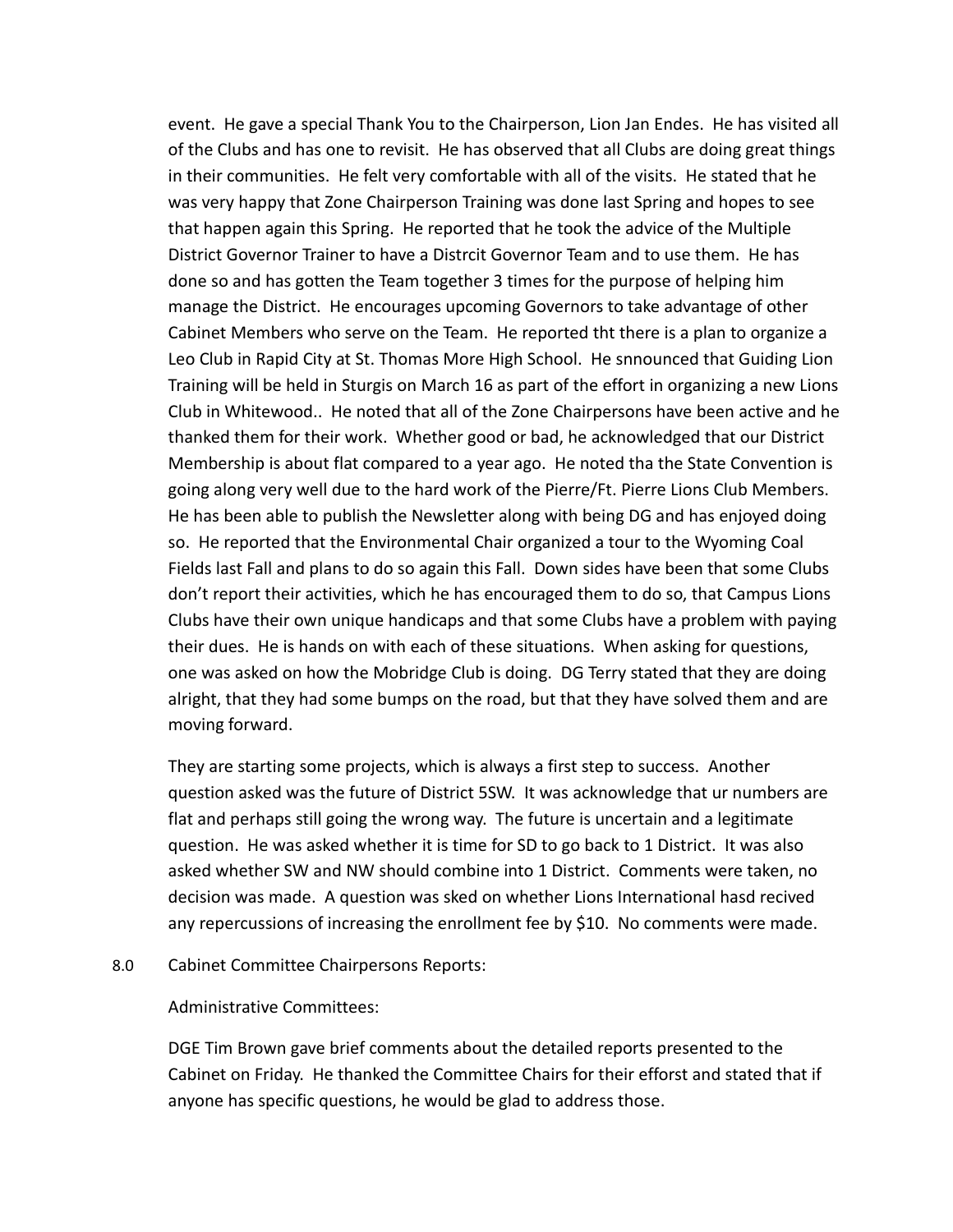### Service Committees:

1<sup>st</sup> VDE Bea Gifford also gave summaries of the Reports from the Cabinet meeting. In addition, she asked whether the Chairs wished to make any comments. PDG Ken Gifford noted that the Sight & Health Office in Rapid City is up and running and that a Staff person is there. He also noted that lots of communities and children have been screened this year so far.

#### 9.0 Old Business:

None.

### 10.0 New Business:

SD Lions Foundation Board Member announcements were made—Lions Kyle Kruse and Doug Scheller were presented as qualified candidates. The nominees spoke briefly. Motion by Lion Ken Gifford that nominations cease and that the Secretary cast a unanimous ballet for the candidates. Second by Lion Ron Vannell. Motion carried.

Dakota Lions Sight & Health Board Member announcement---Lion Colin Keeler was presented as a qualified candidate. The nominee spoke briefly. Motion by Lion John Brown that nominations cease and that the Secretary cast a unanimous ballot for the candidate. Second by Lion Doug Scheller. Motion carried.

Lions Scam: Lion Neil Vollmer spoke briefly about an attempted scam that hit their Club. 10 other Clubs have reported a similar problem. The Newell Club was apparently one of the first. Lion Neil sent emails out to all of the District Clubs notifying them to be on the watch. None of the Clubs reported falling victim to it.

The SD School of Mines Campus Club is having some financial problems. DG Terry recalled how the District and some of the Clubs had helped out one of our Clubs a couple of years ago when it was having problems. Motion by Lion Jan Endes, second by Lion John Daum to inform all of the District Clubs of the situation and ask Clubs who would want to help the Campus Club to send donations thru the Cabinet Treasure. Motion carried. It was noted that the Club has been meeting and are setting up some projects.

PCC Ken Wetz reminded Clubs that he has MD5 Parade application forms with him and would like Clubs to pick them up today.